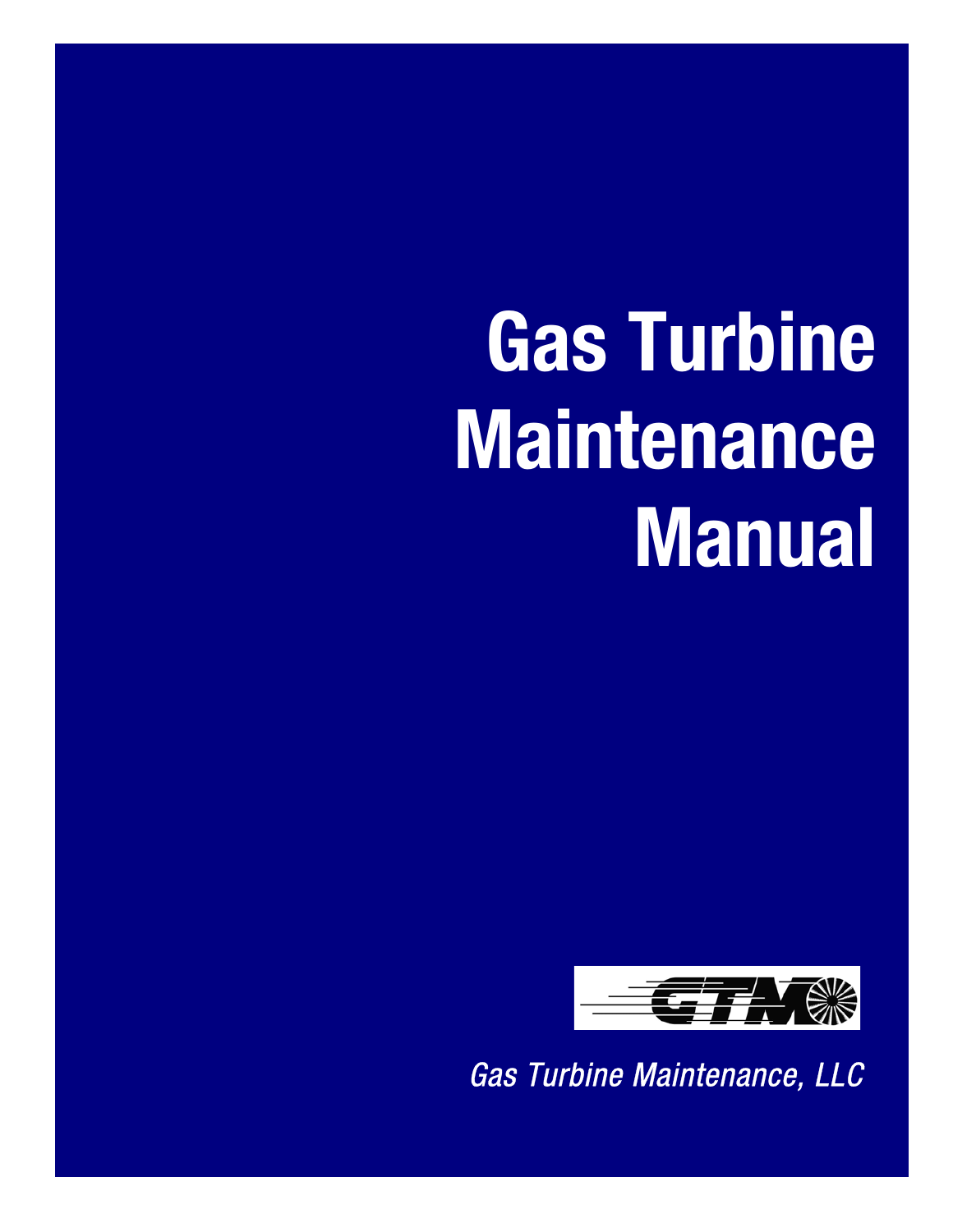

# **TABLE OF CONTENTS**

#### $\mathbf{1}$ **INTRODUCTION**

 $\mathbf{2}$ 

| 1.1 |       |                              |  |
|-----|-------|------------------------------|--|
|     | 1.1.1 |                              |  |
|     | 1.1.2 |                              |  |
|     | 1.1.3 |                              |  |
|     | 1.1.4 |                              |  |
| 1.2 |       |                              |  |
|     | 1.2.1 |                              |  |
|     | 1.2.2 |                              |  |
|     | 1.2.3 |                              |  |
|     |       |                              |  |
|     |       |                              |  |
| 1.3 |       |                              |  |
|     |       | <b>COMBUSTION INSPECTION</b> |  |
| 2.1 |       |                              |  |
|     | 2.1.1 |                              |  |
|     |       |                              |  |
|     |       |                              |  |
|     | 2.1.2 |                              |  |
|     |       |                              |  |
|     |       |                              |  |
|     |       |                              |  |
|     |       |                              |  |
|     |       |                              |  |
| 2.2 |       |                              |  |
|     | 2.2.1 |                              |  |
|     | 2.2.2 |                              |  |
|     | 2.2.3 |                              |  |
|     | 2.2.4 |                              |  |
|     | 2.2.5 |                              |  |
|     | 2.2.6 |                              |  |
|     | 2.2.7 |                              |  |
|     |       |                              |  |
|     | 2.2.8 |                              |  |
|     | 2.2.9 |                              |  |
|     |       |                              |  |

 $\overline{\mathbf{1}}$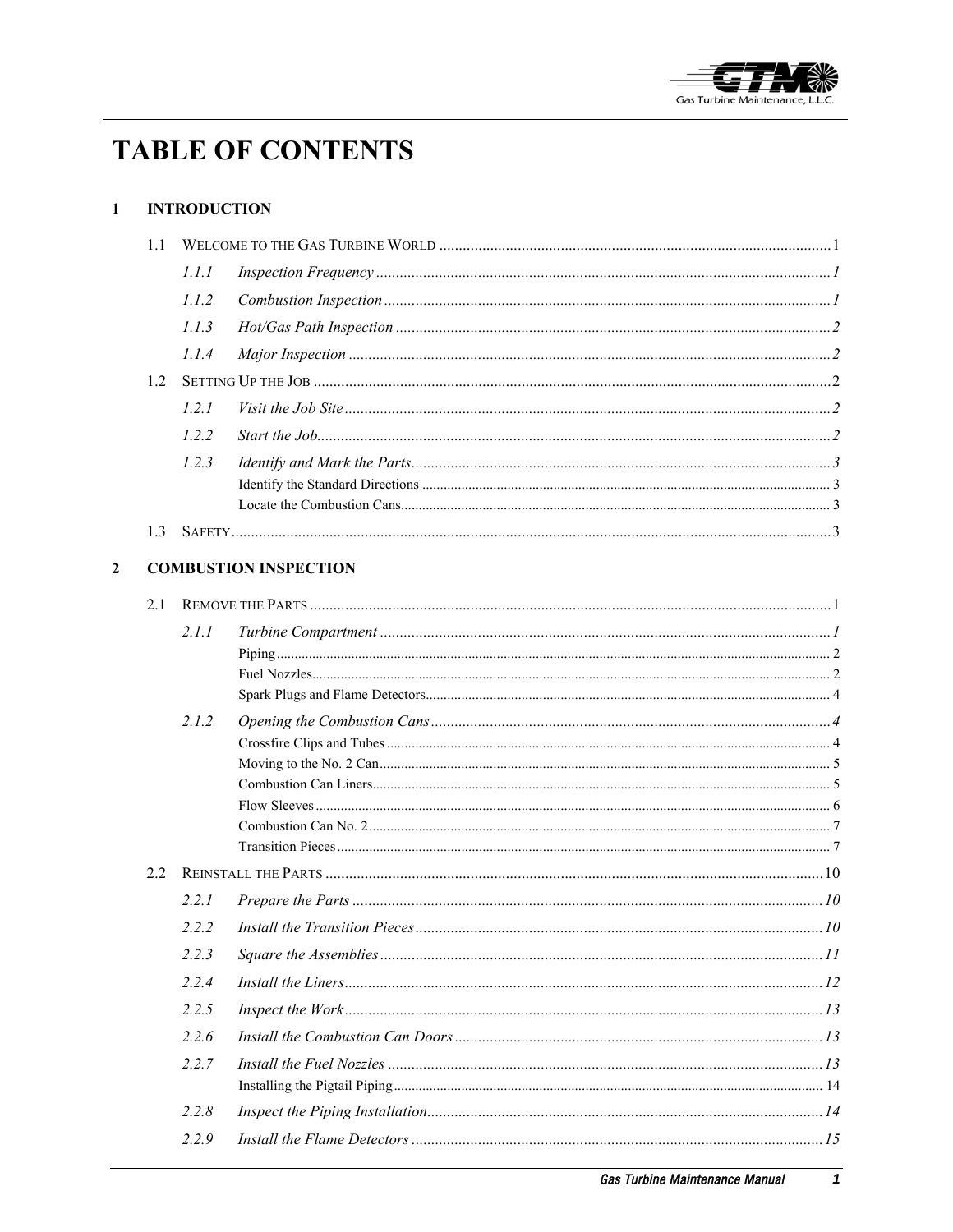

# *chapter 1*

# **INTRODUCTION**

# **1.1 Welcome to the Gas Turbine World**

Gas turbines regularly undergo a series of scheduled or unscheduled outages during their normal operating lives. It is our job to see to it that the work we do during the outages is of the highest quality so that we reduce the occurrence of unscheduled outages. Outages require one of three types of inspections: a combustion inspection, a hot/gas path inspection, or a major inspection.

While this Manual is being written as a step-by-step procedure, on a real job site you will find that many of these activities are going on at the same time.

# **1.1.1 Inspection Frequency**

The frequency of inspections is usually based on the number of hours the unit has been in operation. The general sequence and frequency of the inspections is two combustion inspections followed by a hot/gas inspection. This set of three is then repeated until the five-year timeframe or maximum number of hours is reached, at which time a major inspection is done.

# **1.1.2 Combustion Inspection**

The combustion section of the gas turbine is always removed, inspected, and reassembled during every outage. It is the first major step in each outage and is the first that will be covered in this manual.

A combustion inspection requires six men on each shift and takes about three days to complete.

# **1.1.3 Hot/Gas Path Inspection**

This inspection includes a combustion inspection along with the inspection of the turbine, the accessory compartment, inlet, oil tanks, oil coolers, and exhaust.

While the outage work scope will vary from plant to plant, this Manual will cover what typically is done in most plants.

Some plants will only do a visual inspection of the second- and third-stage nozzle segments and will only remove the nozzle segments if they see a problem.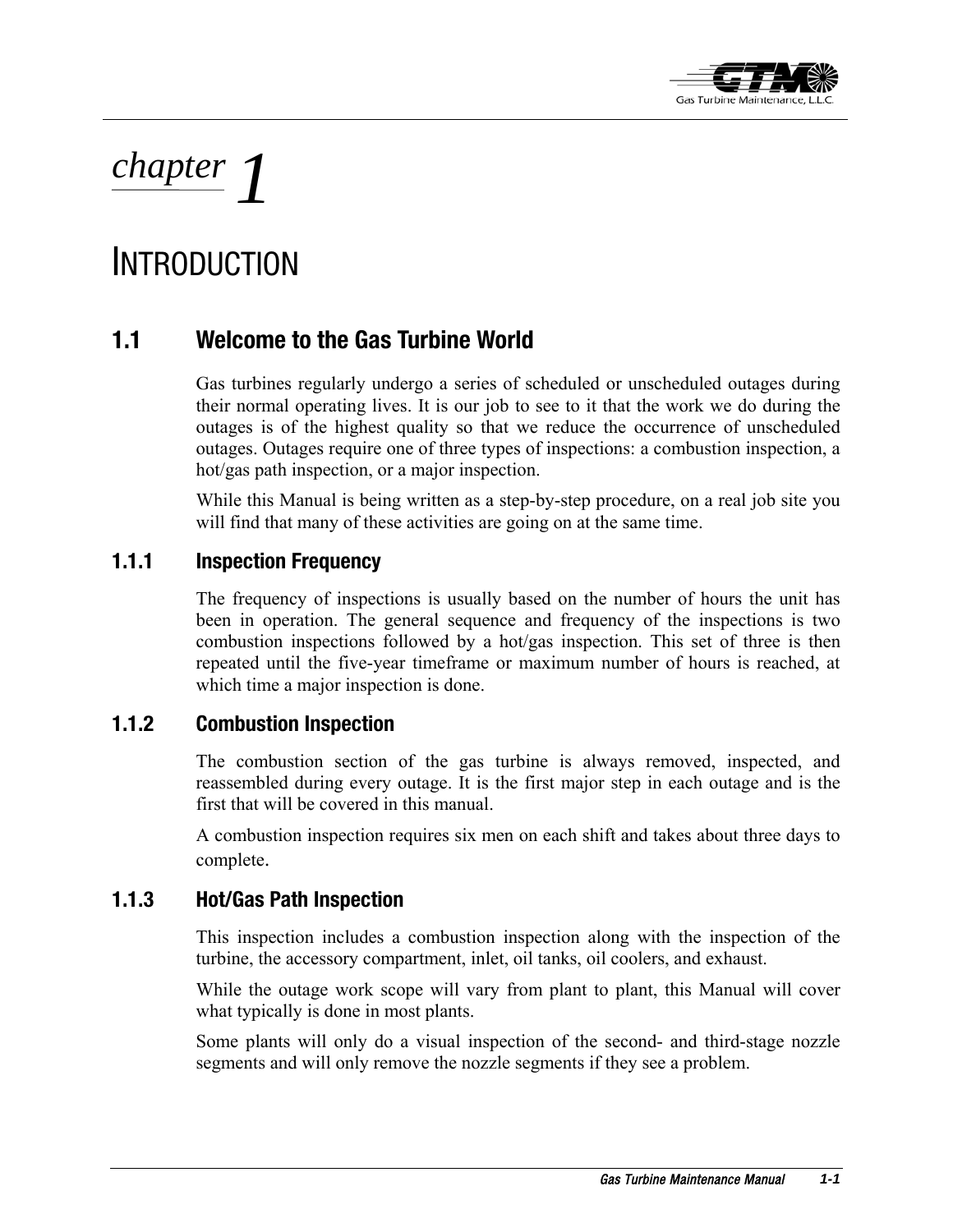

5. If there are two bolts in the aft bracket, make a guide pin out of a  $5/8$ -in. x 2-in. long bolt. This is done by cutting off the head of the bolt and grinding the cut end to a bullet point. After the pin has been made, place it in one of the boltholes and use it as a guide pin to make it easier to get the floating seals in place. Go to Step 6.

The floating seals must be properly installed and the men working on the inside of the unit must check each seal they install for correctness.<br>If even a single seal is missed, the machine will have to be reopened. inside of the unit must check each seal they install for correctness.

> 6. When the seals are in place, install the aft bracket bolt, replace the guide pin with a bolt (if necessary), and tighten the aft bracket bolts. Make sure the aft bracket lock tabs are secure.



*Transitions bolted into place and locked Transitions with the wrapper on* 



- 7. Align the bull bracket and tighten the bolts. Do not lock the bullhorn lock tabs at this time; they will be locked after the assembly has been squared up.
- 8. Install the remaining transition pieces in the sequence described above. That sequence is 6, 5, 4, 7, the four stainless steel tubs, then transition pieces 3, 8, 9, 10, 1, and 2.

# **2.2.3 Square the Assemblies**

Take a set of picture frame readings when all of the transition pieces have been installed, bolted up, and locked in place. The readings are taken at the four corners of each transition piece where the piece fits up to the first stage nozzle. These readings will ensure that the transition is square to the nozzle.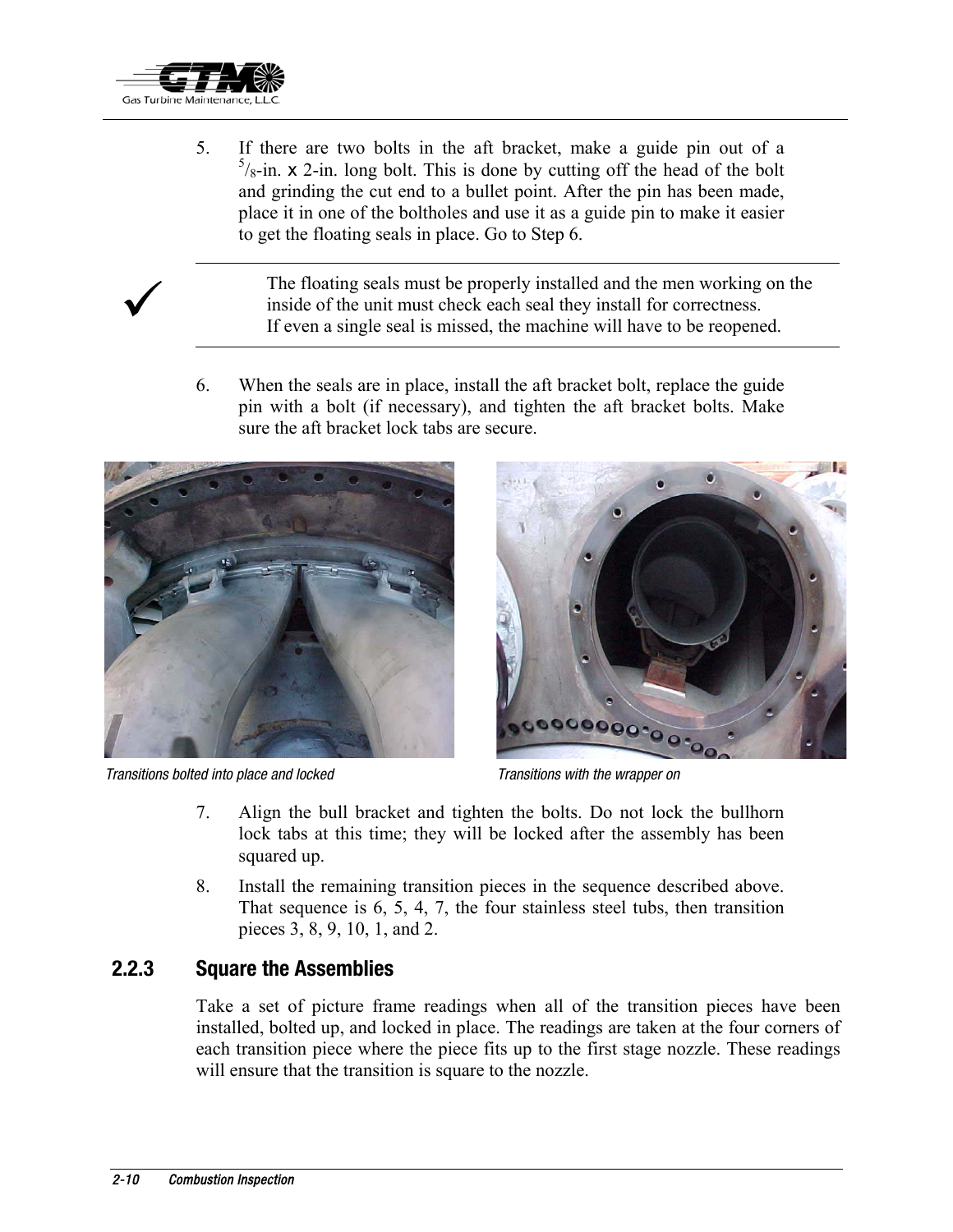

Once the transition pieces are square with the first stage nozzles, lock the bullhorn lock tabs. The foreman or TD must inspect the transition lock tabs, floating seals, and lock tabs on the side seal blocks and bullhorn.

> The inspection by the foreman or TD must be completed before any flow sleeves, liners, crossfire tubes, and clips are installed.

Inspect the complete combustion and tools for cleanliness.

# **2.2.4 Install the Liners**

- 1. Install a new gasket on the No. 2 combustion can and bolt it in place.
- 2. Put all the flow sleeves back in place. Use the alignment dowel pins they go on to ensure proper alignment and installation.
- 3. Lay out the liners and record all serial numbers.





*Inspecting the liners*  $\blacksquare$ 

- The lowest serial number will be used in the No. 1 transition.
- $\Box$  The highest serial number will be used in the No. 10 transition.
- This assignment of serial numbers identifies the location of each transition piece in the machine.
- 4. Mark the assigned location on each part with a black magic marker.
- 5. Begin with the No. 1 combustion can. Install the following parts in the sequence shown: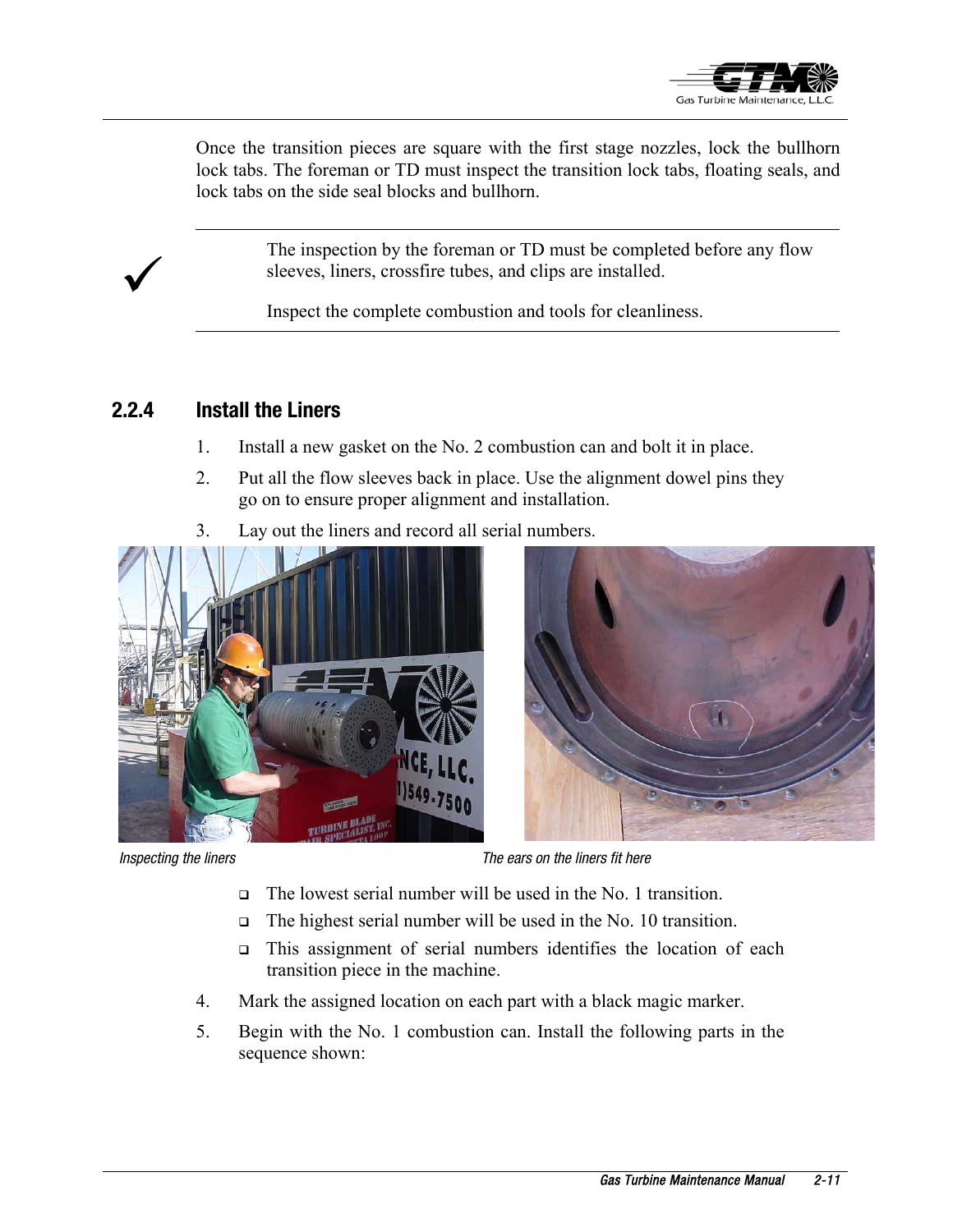

# *chapter 3*

# HOT/GAS PATH INSPECTION

# **3.1 Turbine Inspection**

The turbine inspection includes a complete combustion inspection (see Chapter 2). In this inspection, we will be removing the roof and all of the doors.

To be able to properly identify the parts of the turbine, mark all parts with a black magic marker in the same way for every job you do.

# **3.1.1 Remove the Roof**

### **Above the Roof Parts**

Before the roof can be removed, some of the outside piping, rain guards, and ductwork must be removed first.



*Turbine compartment roof and demist oil piping* 

Only a few of the pipes will need to be removed from the roof. Most of the pipe can ride down with the roof section.

On most turbines the piping is for demist oil or steam lines. The demist oil lines come from the No. 2 bearing vent.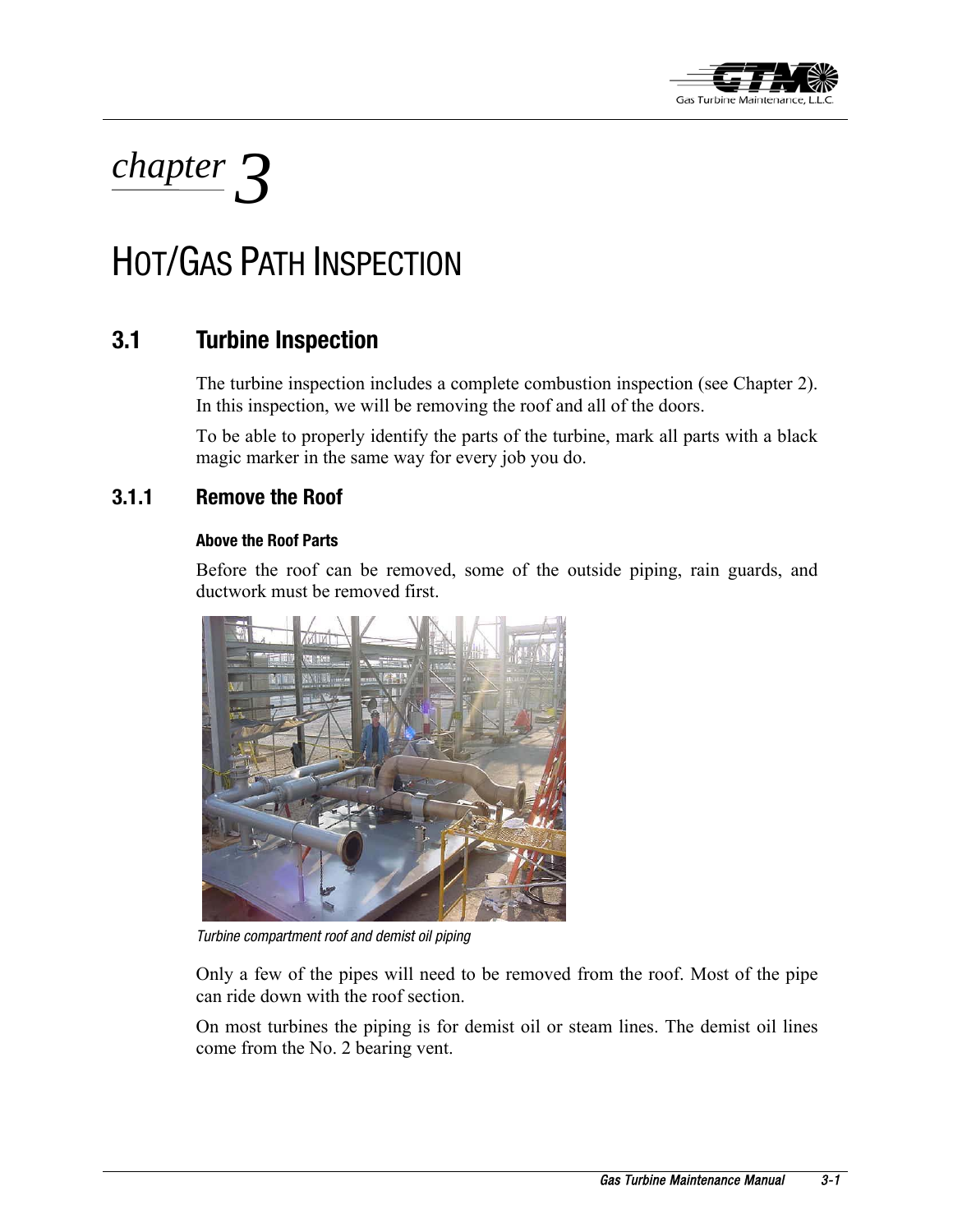



*The alignment fixture from gear box to the turbine* 

# **4.3.2 Remove the Upper Half Cases**

The roof and all enclosure doors have already been removed in the previous inspections just performed.

- 1. If this is a Frame 7E, or AE turbine, remove the inlet wall panel and the small piece above it to gain access to the inlet bellmouth upper half, then remove the roof. The inlet bellmouth parts will be removed later in the inspection process.
- 2. Remove the pigtail piping and fuel nozzles, then open the can doors and remove the liners, crossfire tubes and clips, and the six upper cans.
	- $\Box$  In the combustion inspection only the No. 2 can was removed but in the major inspection the upper six cans must come off in order to remove the wrapper and then the transition pieces.
- 3. Remove the floor plates that are bolted in the floor under the turbine.
- 4. Set jacks onto the turbine foundation under the cases. Set jacks to the GE specifications. The specs can be found in the gas turbine manuals that the plant will have for each machine.



**CAUTION:** DO NOT set the jacks on the belly pan as it is not strong enough to lift the turbine.

- 5. Set jacks under the following locations:
	- Inlet bellmouth
	- Forward compressor case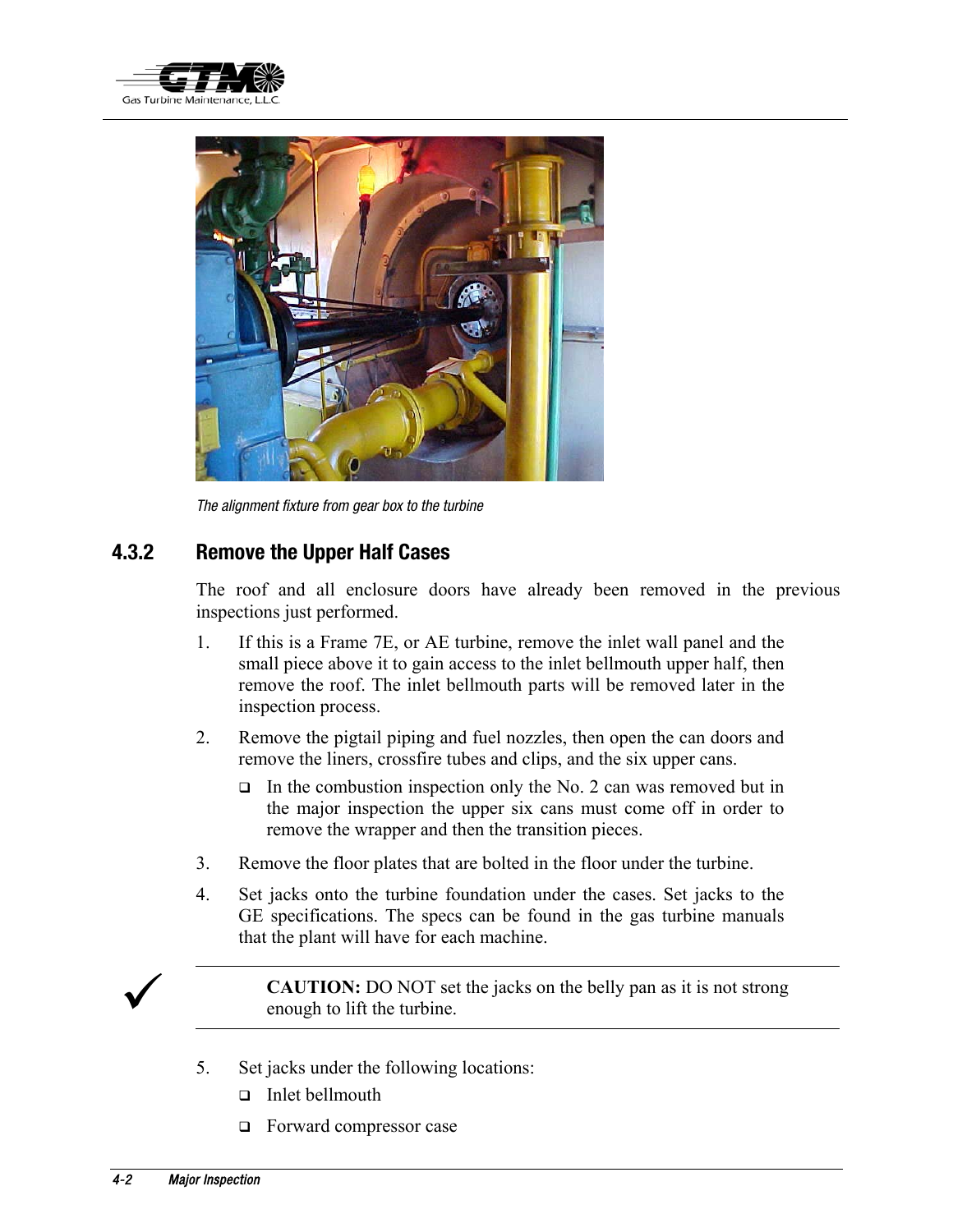

- 2. Before removing the two dowels in the inlet guide vane rack, screw in the jack bolt at the bottom center of the lower half of the Inlet Guide Vane (IGV) rack to hold the lower half in place.
	- $\Box$  If this bolt is not secured the lower half will slip down to prevent the removal of the IGV rack, lower half.
- 3. When lifting the upper half bellmouth, leave the upper half of the IGV rack on the bellmouth case.
- 4. To remove the inlet aft wall, cut the three horizontal bolts on each side (they are welded). The row of vertical bolts is just behind the IGV rack, welded inside the inlet on each side. When reassembling the unit, new bolts will be used and will be welded in place.
	- $\Box$  All bolting inside the inlet is welded to ensure the bolts can't come out and damage the turbine.
- 5. Remove the two through pipes that bolt to the forward and aft walls above the bellmouth.
- 6. Rig the bellmouth as close to the case as possible to lift. The bellmouth weighs 13,500-lbs.

 $\Box$  This is the heaviest case on a Frame 7 machine.

- 7. Hook a 20-ft. long choker to the crane, feed it through the split, and rig to the case. Take the slack out of the rigging but do not try to lift the bellmouth yet.
- 8. Break the RTV seal on the case by putting two bolts, side-by-side, in both sides of the case.
- 9. Set a porta-power on top of the bolt heads to the lifting lug and jack the unit on each side until the seal is broken and the case starts to lift. Lift one side at a time. When both sides are free, complete the lift.

### **Remove the Inlet Elbow**

When working on a Frame 7B or C machine, remove the inlet elbow, transition piece, expansion joint, and both forward and aft walls.

The elbow and transition piece together will weigh about 22,000 lbs. and are removed together.

- 1. Cut five pieces of angle iron for each side of the expansion joint. Set them between the two flanges of the joint and tack weld them in place. This will keep the expansion joint from collapsing when the inlet elbow and the transition piece are unbolted.
- 2. Unbolt the elbow and transition piece. Inspect the lifting eyes in the elbow for excessive rust. Repair the eyes if needed and then make the lift using two deadlegs and two chain falls.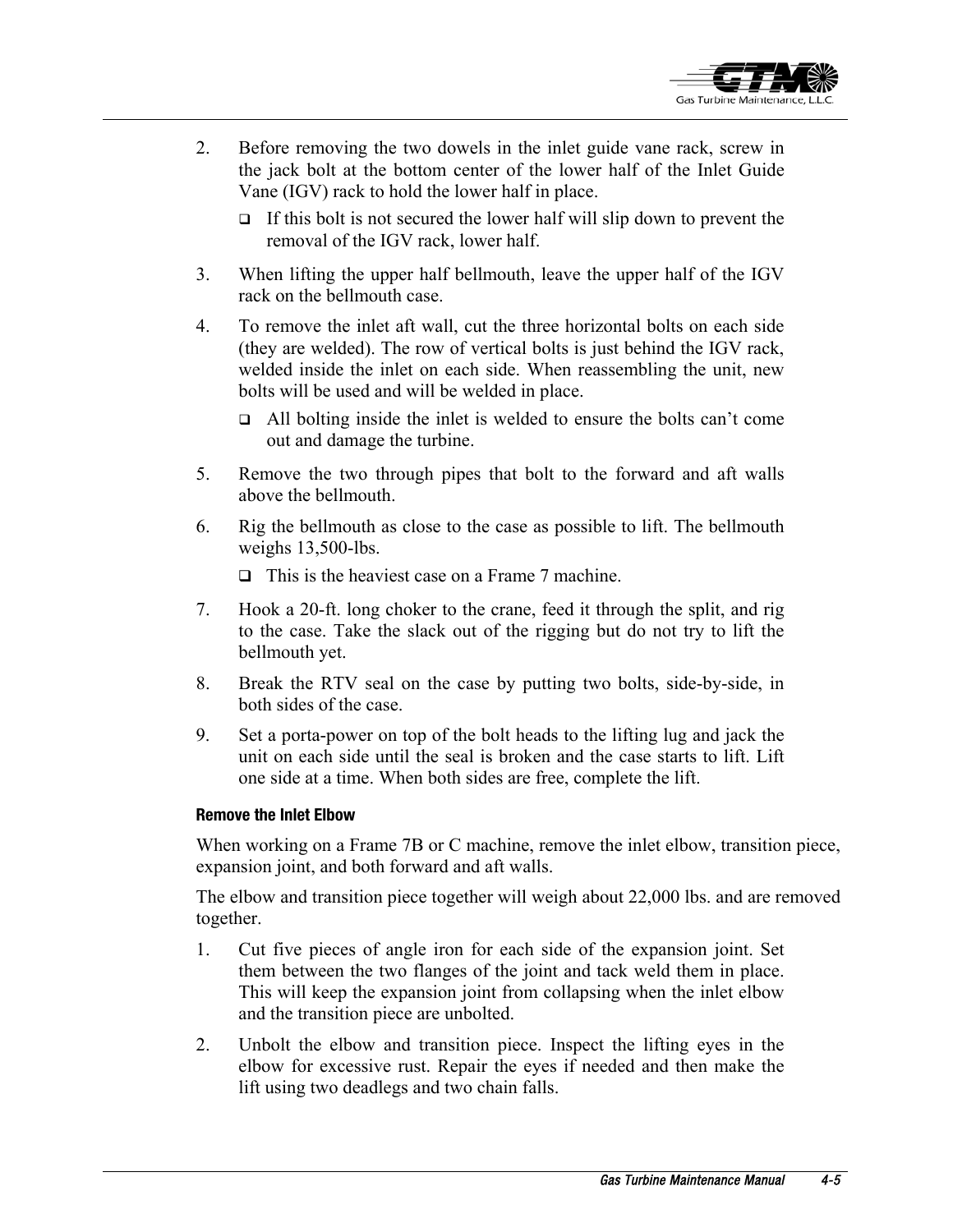

3. Before you remove the rigging, bolt two pieces of 12-ft.-long angle iron to the inlet elbow for legs so that the whole unit is stable and will not tip over. Then set the inlet on the ground just the way it came off.

#### **Remove the Expansion Joint**

To remove the expansion joint and forward and aft walls, leave the expansion joint bolted to the walls, as it's easier to handle than if the parts were separate. The assembly weighs about 2,000 lbs.

- 1. Unbolt the assembly from the inlet wings.
- 2. Unbolt the walls from the wings and accessory house.
- 3. Lift the expansion joint and walls together.
- 4. Use the same rigging of two deadlegs and two chain falls that was used for the inlet elbow.
- 5. Hook two nylon chokers to the I-beam that is in front of the inlet elbow and goes completely across, from column to column. The feet welded to the inlet sets on this I-beam. Unbolt the six bolts on each end from the columns and lift the beam out.

The rest of the inlet bellmouth is the same as the frames 7EA and E, including the IGV rack, actuator arm, the jack bolt that holds the lower IGV rack, the dowels, and all the bolting.

Use the same steps to break the seal on the case, but it's not necessary to rig that close because there's plenty of room once the elbow has been removed.

Use the Johnson bars or guide pins to make these lifts even though there are no fits to worry with. The weight of this bellmouth is 13,500 lbs.

## **4.3.3 Remove the Forward and Aft Compressor Cases**

In some units the two cases are made as a single unit while in others they are separate pieces. It is just as easy to remove them together as a single 6,000-lb. unit. There are no vertical dowels to be removed if the bellmouth has been removed.

Remove the eight horizontal dowels, install the guide pins, and make the lift using two deadlegs and two come-alongs.

#### **Remove the Compressor Discharge Case**

This case will weigh about 11,000 lbs. If this is a Frame 7EA machine, there will be no strut arm dowels but there will be six horizontal dowels. All other models have six horizontal and eight strut arm dowels/bolts.

- 1. Attach two deadlegs to the lifting lugs on the upstream end and two 3-ton come-alongs on the downstream end. Set the chokers around the upper strut arm on each side and back to the come-alongs.
- 2. Use jack bolts to lift the case at least two inches before using the crane.